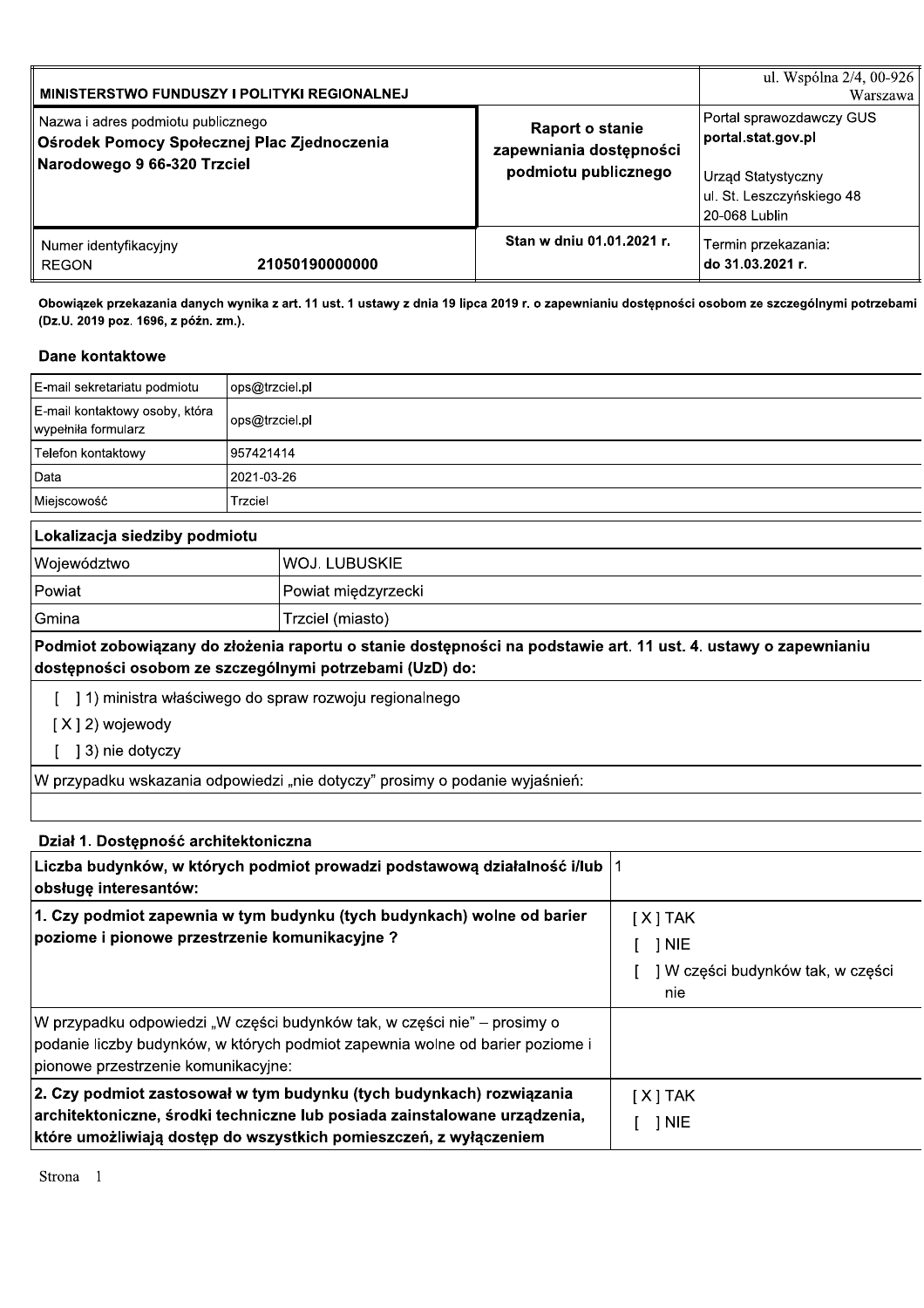| pomieszczeń technicznych?                                                                                                                                                                                                                                                                                                                                                                                                                                                             | ] W części budynków tak, w części<br>nie                                                                                                                                                                                                                                                                                                                                                                                                                                                                                                                                                                                                                                                                              |
|---------------------------------------------------------------------------------------------------------------------------------------------------------------------------------------------------------------------------------------------------------------------------------------------------------------------------------------------------------------------------------------------------------------------------------------------------------------------------------------|-----------------------------------------------------------------------------------------------------------------------------------------------------------------------------------------------------------------------------------------------------------------------------------------------------------------------------------------------------------------------------------------------------------------------------------------------------------------------------------------------------------------------------------------------------------------------------------------------------------------------------------------------------------------------------------------------------------------------|
| W przypadku odpowiedzi "W części budynków tak, w części nie" – prosimy o<br>podanie liczby budynków, w których podmiot umożliwia dostęp do wszystkich<br>pomieszczeń, z wyłączeniem pomieszczeń technicznych:                                                                                                                                                                                                                                                                         |                                                                                                                                                                                                                                                                                                                                                                                                                                                                                                                                                                                                                                                                                                                       |
| 3. Czy podmiot zapewnia w tym budynku (tych budynkach) informację na<br>temat rozkładu pomieszczeń, co najmniej w sposób wizualny i dotykowy lub<br>głosowy?                                                                                                                                                                                                                                                                                                                          | $[X]$ TAK<br>$J$ NIE<br>] W części budynków tak, w części<br>nie                                                                                                                                                                                                                                                                                                                                                                                                                                                                                                                                                                                                                                                      |
| W przypadku odpowiedzi "W części budynków tak, w części nie" – prosimy o<br>podanie liczby budynków, w których podmiot zapewnia informację na temat<br>rozkładu pomieszczeń, co najmniej w sposób wizualny i dotykowy lub głosowy:                                                                                                                                                                                                                                                    |                                                                                                                                                                                                                                                                                                                                                                                                                                                                                                                                                                                                                                                                                                                       |
| $ $ 4. Czy podmiot zapewnia (umożliwia, dopuszcza) wstęp do tego budynku<br>(tych budynków) osobie korzystającej z psa asystującego?                                                                                                                                                                                                                                                                                                                                                  | $[X]$ TAK<br>] NIE<br>] W części budynków tak, w części<br>nie                                                                                                                                                                                                                                                                                                                                                                                                                                                                                                                                                                                                                                                        |
| W przypadku wskazania odpowiedzi "W części budynków tak, w części nie" –<br>prosimy o podanie liczby budynków, do których podmiot zapewnia wstęp osobie<br>korzystającej z psa asystującego:                                                                                                                                                                                                                                                                                          |                                                                                                                                                                                                                                                                                                                                                                                                                                                                                                                                                                                                                                                                                                                       |
| 5. Czy podmiot zapewnia w przypadku tego budynku (tych budynków)<br>osobom ze szczególnymi potrzebami możliwość ewakuacji lub uratowania w<br>∣inny sposób?                                                                                                                                                                                                                                                                                                                           | $[X]$ TAK<br>$[$ $]$ NIE<br>] W części budynków tak, w części<br>nie                                                                                                                                                                                                                                                                                                                                                                                                                                                                                                                                                                                                                                                  |
| W przypadku odpowiedzi "W części budynków tak, w części nie" – prosimy o<br>podanie liczby budynków, w których podmiot zapewnia osobom ze szczególnymi<br>potrzebami możliwość ewakuacji lub uratowania w inny sposób:                                                                                                                                                                                                                                                                |                                                                                                                                                                                                                                                                                                                                                                                                                                                                                                                                                                                                                                                                                                                       |
| Komentarze i uwagi dotyczące dostępności architektonicznej<br>Proszę zamieścić tu słowny opis dostępności architektonicznej, wykraczający poza  Zjednoczenia Narodowego 9 w Trzcielu.<br> informacje ujęte powyżej – opis ten będzie stanowić część raportu, który są<br>Państwo zobowiązani opublikować na swojej stronie podmiotowej Biuletynu<br>Informacji Publicznej, a w przypadku braku strony podmiotowej Biuletynu<br>Informacji Publicznej – na swojej stronie internetowej | Ośrodek Pomocy Społecznej Plac<br>- do budynku prowadzą trzy wejścia, jedno<br>od strony Placu Zjednoczenia Narodowego,<br>dwa od strony ulicy Gen. W. Sikorskiego<br>- jedno wejście jest od parkingu Ośrodka<br>Pomocy Społecznej i prowadzi do windy<br>- biuro podawcze znajduję się na l piętrze<br>- dla osób niepełnosprawnych dostępna<br>jest winda<br>- do budynku i wszystkich jego<br>pomieszczeń można wejść z psem<br>asystującymi psem przewodnikiem<br>- w budynku nie ma pętli indukcyjnych, nie<br>ma oznaczeń w alfabecie brajla<br>- na I piętrze w korytarzu mieści się toaleta<br>dla osób niepełnosprawnych<br>- przy budynku jest wyznaczone miejsce<br>parkingowe dla osób niepełnosprawnych |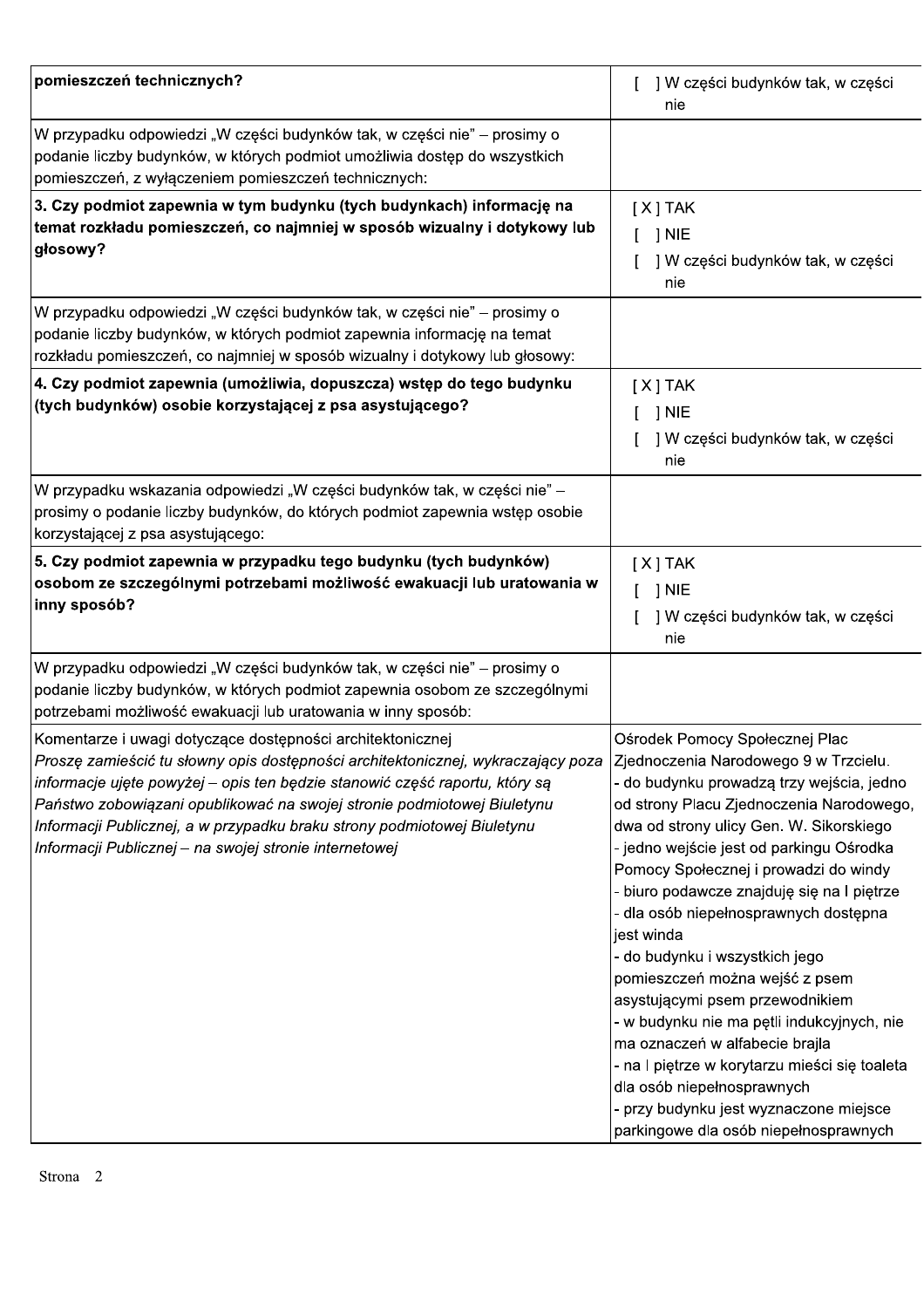### Dział 2. Dostępność cyfrowa

Dane w tym dziale odnoszą się do zgodności z ustawą z dnia 4 kwietnia 2019 r. o dostępności cyfrowej stron internetowych i aplikacji mobilnych podmiotów publicznych (Dz.U. 2019 poz. 848), zwaną UdC, w związku z art. 2 oraz art. 6 pkt 2 ustawy UzD.

| 1. Liczba prowadzonych stron internetowych i<br>udostępnianych aplikacji mobilnych, dla których podmiot<br>posiada deklarację dostępności                                                                                                                                                                                                                   |                                              | Liczba stron:                                       |                           |                                                           |                           |
|-------------------------------------------------------------------------------------------------------------------------------------------------------------------------------------------------------------------------------------------------------------------------------------------------------------------------------------------------------------|----------------------------------------------|-----------------------------------------------------|---------------------------|-----------------------------------------------------------|---------------------------|
|                                                                                                                                                                                                                                                                                                                                                             |                                              | Liczba aplikacji:                                   | 0                         |                                                           |                           |
| Strony internetowe i aplikacje mobilne, dla których podmiot posiada deklarację dostępności                                                                                                                                                                                                                                                                  |                                              |                                                     |                           |                                                           |                           |
| Lp.                                                                                                                                                                                                                                                                                                                                                         |                                              | ID a11y-url                                         | ID a11y-status            |                                                           | ID a11y-data-sporzadzenie |
| 001                                                                                                                                                                                                                                                                                                                                                         |                                              | https://bip.wrota.lubuskie.pl/                      | [X] Zgodna                |                                                           | 2021-03-26                |
|                                                                                                                                                                                                                                                                                                                                                             | opstrzciel/63/                               |                                                     | ] Częściowo zgodna        |                                                           |                           |
|                                                                                                                                                                                                                                                                                                                                                             |                                              | Deklaracja_dostepnosci/                             | ] Niezgodna               |                                                           |                           |
|                                                                                                                                                                                                                                                                                                                                                             | 2. Liczba prowadzonych stron internetowych i |                                                     | Liczba stron:             | 0                                                         |                           |
| udostępnianych aplikacji mobilnych, dla których podmiot<br>nie posiada deklaracji dostępności                                                                                                                                                                                                                                                               |                                              |                                                     | Liczba aplikacji:         | 0                                                         |                           |
| Prosimy o podanie informacji dotyczących stron, dla których podmiot nie posiada deklaracji dostępności:                                                                                                                                                                                                                                                     |                                              |                                                     |                           |                                                           |                           |
| Lp.                                                                                                                                                                                                                                                                                                                                                         |                                              |                                                     | Adres strony internetowej |                                                           | Zgodność z UdC            |
| Prosimy o podanie informacji dotyczących aplikacji, dla których podmiot nie posiada deklaracji dostępności:                                                                                                                                                                                                                                                 |                                              |                                                     |                           |                                                           |                           |
| Lp.                                                                                                                                                                                                                                                                                                                                                         |                                              | Nazwa aplikacji mobilnej i adres do jej<br>pobrania |                           | Zgodność z UdC                                            |                           |
| Komentarze i uwagi dotyczące dostępności cyfrowej<br>(proszę zamieścić tu słowny opis dostępności cyfrowej,<br>wykraczający poza informacje ujęte powyżej – opis ten będzie<br>stanowić część raportu, który są Państwo zobowiązani<br>opublikować na swojej stronie podmiotowej Biuletynu<br>Informacji Publicznej, a w przypadku braku strony podmiotowej |                                              | deklaracje dostępności.                             |                           | Ośrodek prowadzi 1 stronę internetową, dla której posiada |                           |
| Biuletynu Informacji Publicznej - na swojej stronie internetowej)                                                                                                                                                                                                                                                                                           |                                              |                                                     |                           |                                                           |                           |

### Dział 3. Dostępność informacyjno-komunikacyjna

| 1. Czy podmiot zapewnia osobom ze szczególnymi potrzebami obsługę z wykorzystaniem niżej wymienionych<br>sposobów/środków wspierających komunikowanie się?<br>(proszę zaznaczyć jedną odpowiedź dla każdego sposobu/środka wymienionego w podpunktach a-h) |             |
|------------------------------------------------------------------------------------------------------------------------------------------------------------------------------------------------------------------------------------------------------------|-------------|
| a. Kontakt telefoniczny                                                                                                                                                                                                                                    | $[X]$ TAK   |
|                                                                                                                                                                                                                                                            | 1 NIE       |
| b. Kontakt korespondencyjny                                                                                                                                                                                                                                | $[X]$ TAK   |
|                                                                                                                                                                                                                                                            | $\vert$ NIE |
| c. Przesyłanie wiadomości tekstowych, w tym z wykorzystaniem wiadomości SMS,                                                                                                                                                                               | $[X]$ TAK   |
| MMS lub komunikatorów internetowych                                                                                                                                                                                                                        | 1 NIE       |
| d. Komunikacja audiowizualna, w tym z wykorzystaniem komunikatorów                                                                                                                                                                                         | 1 TAK       |
| internetowych                                                                                                                                                                                                                                              | $[X]$ NIE   |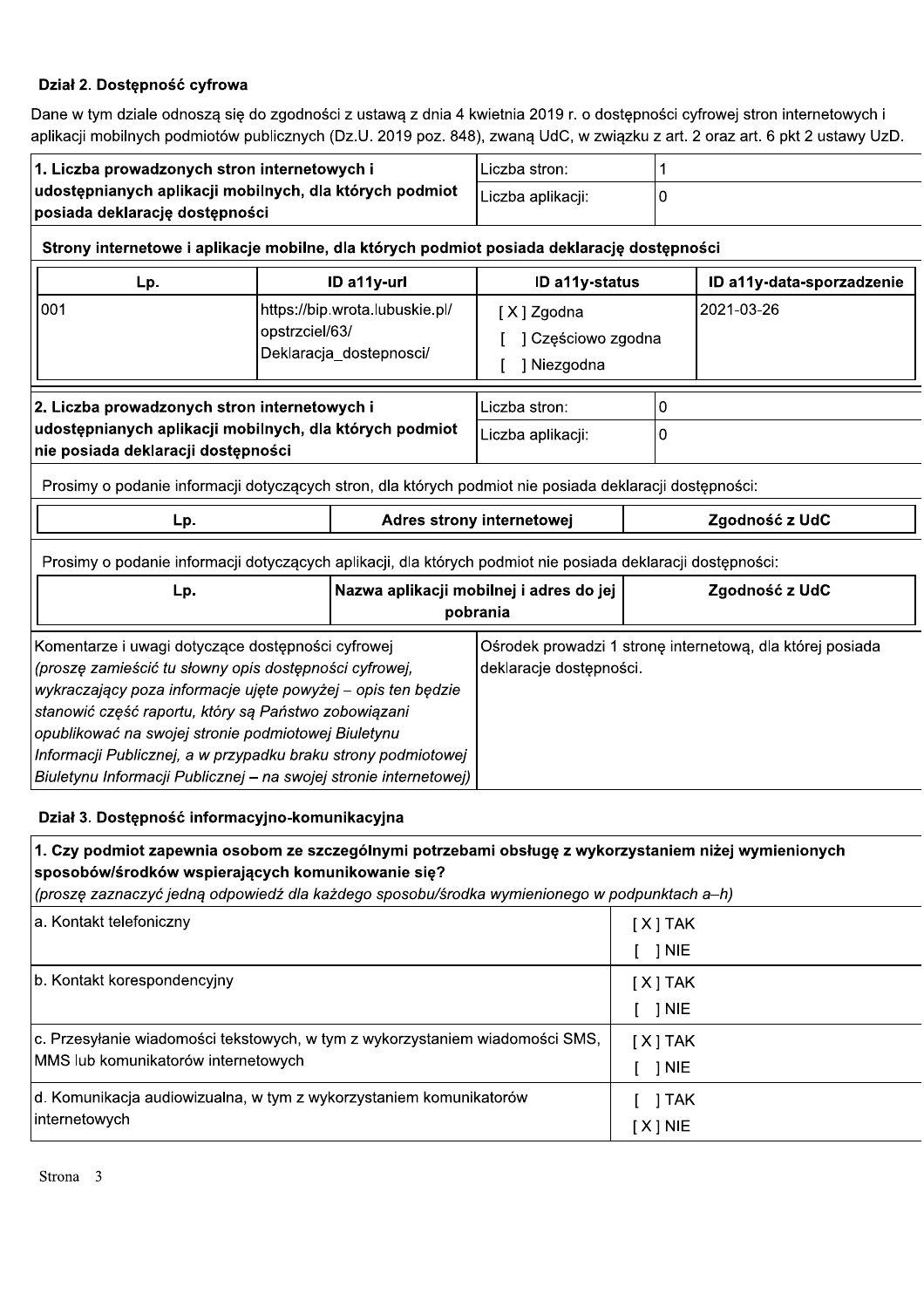| e. Przesyłanie faksów                                                                                                                                                                                                                                            | $[$ ] TAK<br>$[X]$ NIE                                                                              |
|------------------------------------------------------------------------------------------------------------------------------------------------------------------------------------------------------------------------------------------------------------------|-----------------------------------------------------------------------------------------------------|
| f. Wykorzystanie tłumacza języka migowego przez strony internetowe i/lub<br>aplikacje (tłumaczenie online)                                                                                                                                                       | $[$ ] TAK<br>$[X]$ NIE                                                                              |
| g. Pomoc tłumacza języka migowego – kontakt osobisty                                                                                                                                                                                                             | $[$ ] TAK<br>$[X]$ NIE                                                                              |
| W przypadku zaznaczenia odpowiedzi "TAK" – prosimy określić w jakim czasie od<br>zgłoszenia potrzeby podmiot zapewnia kontakt osobisty z tłumaczem języka<br>migowego:<br>h. Kontakt z pomocą tłumacza-przewodnika (kontakt osobisty)                            | ] od razu<br>] w ciągu 1 dnia roboczego<br>] w ciągu 2-3 dni roboczych<br>] powyżej 3 dni roboczych |
|                                                                                                                                                                                                                                                                  | $[$ ] TAK<br>$[X]$ NIE                                                                              |
| 2. Czy podmiot posiada urządzenia lub środki techniczne do obsługi osób<br>słabosłyszących, takich jak np. pętle indukcyjne, systemy FM, systemy na<br>podczerwień (IR), systemy Bluetooth?                                                                      | $[$ ] TAK<br>$[X]$ NIE                                                                              |
| W przypadku zaznaczenia odpowiedzi "TAK" – prosimy o podanie liczby<br>posiadanych urządzeń lub środków technicznych do obsługi osób słabosłyszących:                                                                                                            |                                                                                                     |
| Liczba prowadzonych przez podmiot stron internetowych:<br>(liczba ta powinna być zgodna z sumą stron internetowych wykazanych w Dziale 2)                                                                                                                        | 1                                                                                                   |
| 3. Czy podmiot zapewnia na tej stronie internetowej (tych stronach internetowych) informację o zakresie swojej<br>działalności (głównych zadaniach podmiotu) w postaci:<br>(zaznaczyć jedną odpowiedź dla każdego sposobu/środka wymienionego w podpunktach a-c) |                                                                                                     |
| a. tekstu odczytywalnego maszynowo?                                                                                                                                                                                                                              | ] TAK<br>$[X]$ NIE<br>] Na części stron tak, na części nie                                          |
| W przypadku odpowiedzi "Na części stron tak, na części nie" – prosimy o podanie<br>liczby stron, na których podmiot zapewnia informację o zakresie swojej<br>działalności w postaci tekstu odczytywalnego maszynowo:                                             |                                                                                                     |
| b. nagrania treści w polskim języku migowym (PJM) w postaci pliku wideo?                                                                                                                                                                                         | ] TAK<br>$[X]$ NIE<br>] Na części stron tak, na części nie                                          |
| W przypadku odpowiedzi "Na części stron tak, na części nie" – prosimy o podanie<br>liczby stron, na których podmiot zapewnia informacje o zakresie swojej<br>działalności w postaci nagrania treści w polskim języku migowym:                                    |                                                                                                     |
| c. informacji w tekście łatwym do czytania (ETR)?                                                                                                                                                                                                                | 1 TAK<br>$[X]$ NIE<br>] Na części stron tak, na części nie                                          |
| W przypadku odpowiedzi "Na części stron tak, na części nie" – prosimy o podanie<br>liczby stron, na których podmiot zapewnia informacje o zakresie swojej<br>działalności w postaci informacji w tekście łatwym do czytania:                                     |                                                                                                     |
| 4. Czy podmiot zapewniał w okresie sprawozdawczym - tj. od 20.09.2019 r.                                                                                                                                                                                         | ] TAK<br>L                                                                                          |

Strona 4